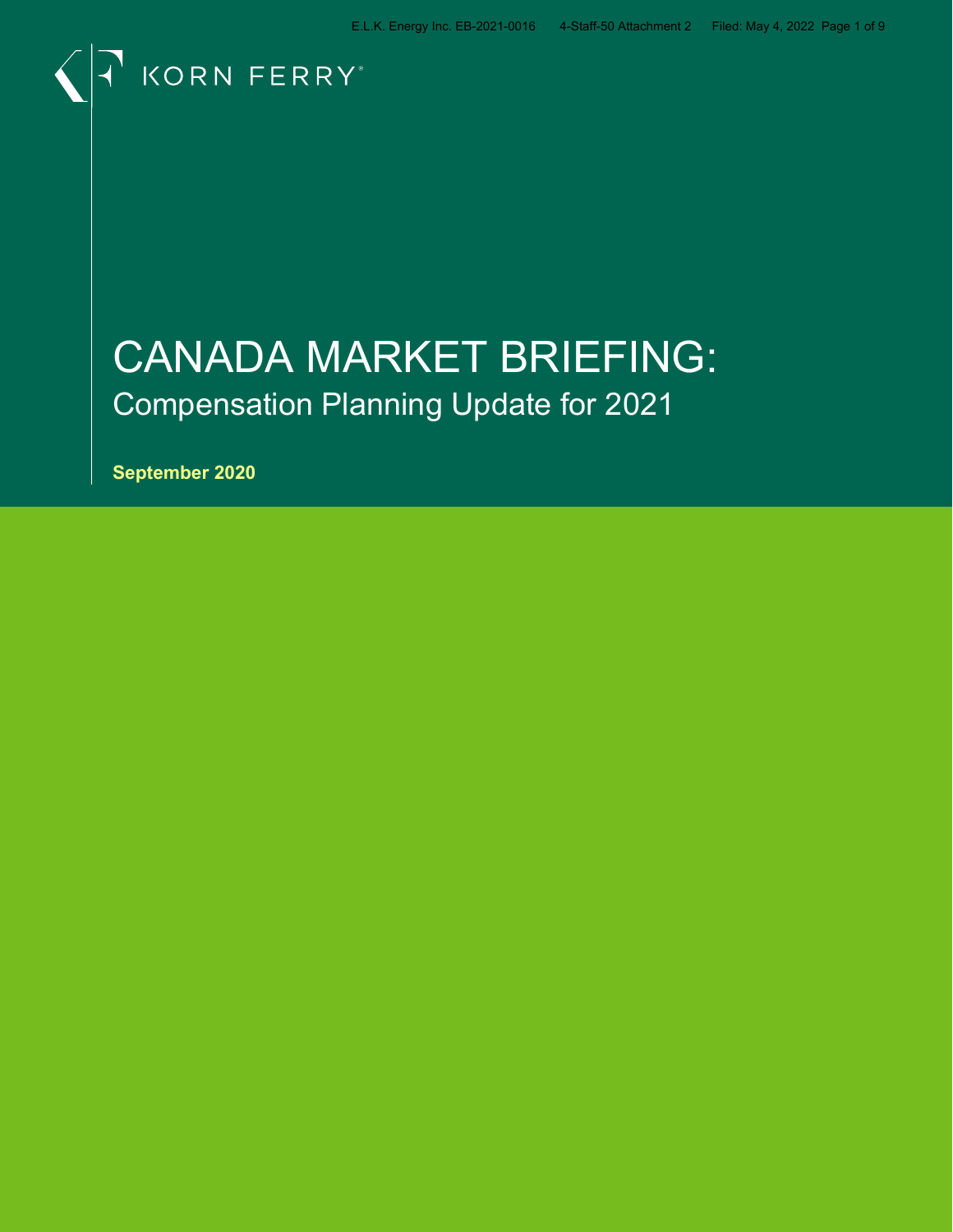### **Overview**

In August, Korn Ferry conducted its annual compensation planning update for the upcoming year based on organizations in its compensation database. Organizations were surveyed with an online questionnaire for their anticipated forecasts for base salary policy and base salary actual increases for the next twelve months. Two hundred and eighty-three (283) organizations responded: 184 industrial, 55 financial and 111 organizations from the broader public sector.

We have provided the results for both including and excluding 0% increases and decreases. As not all participants provided information for all employee levels, data published are based on the actual number of responses for each question.

Participating organizations are grouped into sector markets based on the following definitions.

Industrial sector: Industrial sector organizations include natural resources, chemicals, construction and materials, consumer durables, fast moving consumer goods, high technology, industrial goods, leisure and hospitality, media, oil and gas, pharmaceutical and medical supplies, retail, services, telecommunications, transportation, and utilities.

Financial sector: Financial sector organizations include banks, insurance, and financial services.

Private sector: Private sector organizations include publicly traded, privately owned, mutual, and co-operative organizations.

Broader public sector: Broader public sector organizations include government, crown corporations, and not-forprofit organizations that provide some form of public administration services.

OVERALL AVERAGE FOR ANTICIPATED INCREASES EXCLUDING 0% & DECREASES – APPROVED & NOT YET APPROVED

|                    | ALL            | INDUSTRIAL    | FINANCIAL     | BROADER PUBLIC |
|--------------------|----------------|---------------|---------------|----------------|
|                    | <b>SECTORS</b> | <b>SECTOR</b> | <b>SECTOR</b> | <b>SECTOR</b>  |
| Base salary policy | 1.9%           | 2.0%          | 2.1%          | 2.0%           |
| Base salary actual | 2.4%           | 2.5%          | 2.4%          | 2.4%           |

### OVERALL AVERAGE FOR ANTICIPATED INCREASES INCLUDING 0% & DECREASES – APPROVED & NOT YET APPROVED

|                    | ALL            | INDUSTRIAL    | <b>FINANCIAL</b> | <b>BROADER PUBLIC</b> |
|--------------------|----------------|---------------|------------------|-----------------------|
|                    | <b>SECTORS</b> | <b>SECTOR</b> | <b>SECTOR</b>    | <b>SECTOR</b>         |
| Base salary policy | $1.2\%$        | 1.1%          | 1.8%             | 1.2%                  |
| Base salary actual | 1.8%           | 1.7%          | 2.1%             | 1.6%                  |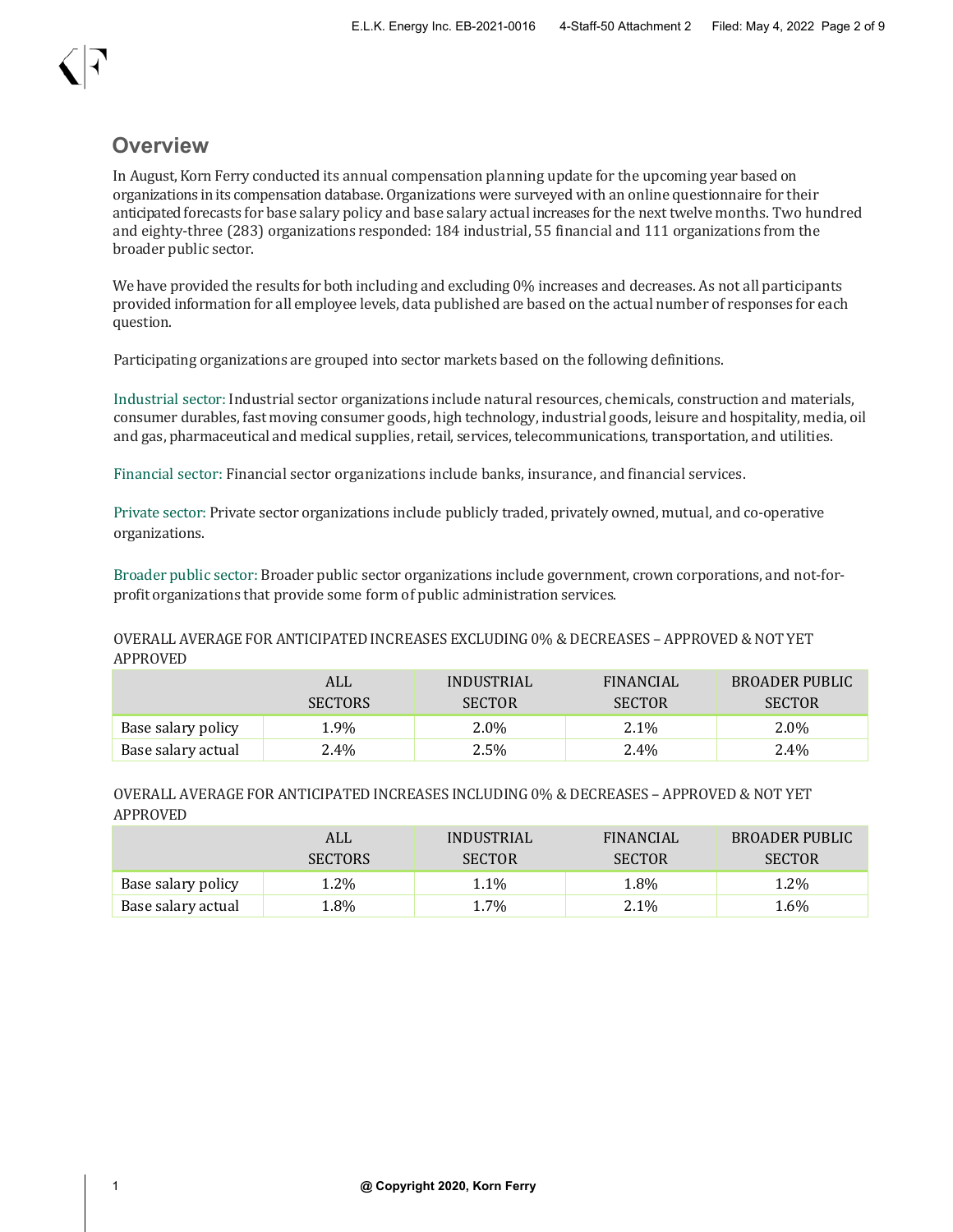

### **Plans for base salary increases in the next 12 months**

| <b>LEVEL</b>                                 | PERCENTAGE OF ORGANIZATIONS |        |                 |                       |  |  |  |
|----------------------------------------------|-----------------------------|--------|-----------------|-----------------------|--|--|--|
|                                              | <b>INCREASE</b>             | FREEZE | <b>DECREASE</b> | <b>DON'T KNOW YET</b> |  |  |  |
| Clerical / operations (union)                | 23%                         | 13%    |                 | 64%                   |  |  |  |
| Clerical / operations (non-union)            | 25%                         | 15%    |                 | 59%                   |  |  |  |
| Supervisory / junior professional            | 27%                         | 15%    |                 | 58%                   |  |  |  |
| Middle management / seasoned<br>professional | 25%                         | 15%    |                 | 60%                   |  |  |  |
| Executive / senior management                | 23%                         | 15%    |                 | 62%                   |  |  |  |

### PLANS FOR BASE SALARY POLICY INCREASES – ALL SECTORS

*Note: Percentages may not total 100% due to rounding.*

#### PLANS FOR BASE SALARY ACTUAL INCREASES – ALL SECTORS

| <b>LEVEL</b>                                 | PERCENTAGE OF ORGANIZATIONS |        |                 |                |  |  |  |  |
|----------------------------------------------|-----------------------------|--------|-----------------|----------------|--|--|--|--|
|                                              | <b>INCREASE</b>             | FREEZE | <b>DECREASE</b> | DON'T KNOW YET |  |  |  |  |
| Clerical / operations (union)                | <b>32%</b>                  | 10%    |                 | 59%            |  |  |  |  |
| Clerical / operations (non-union)            | 31%                         | 12%    |                 | 57%            |  |  |  |  |
| Supervisory / junior professional            | 33%                         | 12%    |                 | 56%            |  |  |  |  |
| Middle management / seasoned<br>professional | 31%                         | 11%    |                 | 57%            |  |  |  |  |
| Executive / senior management                | 28%                         | 14%    |                 | 59%            |  |  |  |  |

*Note: Percentages may not total 100% due to rounding.*

### **Anticipated average increases including 0% & decreases – approved & not yet approved – by region**

### ALL SECTORS

|                       | <b>BASE SALARY POLICY INCREASE</b> | <b>BASE SALARY ACTUAL INCREASE</b> |
|-----------------------|------------------------------------|------------------------------------|
| Atlantic Provinces ** | $\ast$                             | $\ast$                             |
| Alberta               | $0.9\%$                            | $0.4\%$                            |
| British Columbia      | 1.7%                               | 1.9%                               |
| Manitoba              | $\ast$                             | $\ast$                             |
| Ontario               | 1.2%                               | 1.8%                               |
| Quebec                | 1.6%                               | 2.6%                               |
| Saskatchewan          | 1.8%                               | 2.5%                               |

*\* Note: Insufficient data.*

*\*\* Note: Atlantic includes Nova Scotia, New Brunswick, PEI, and Newfoundland & Labrador.*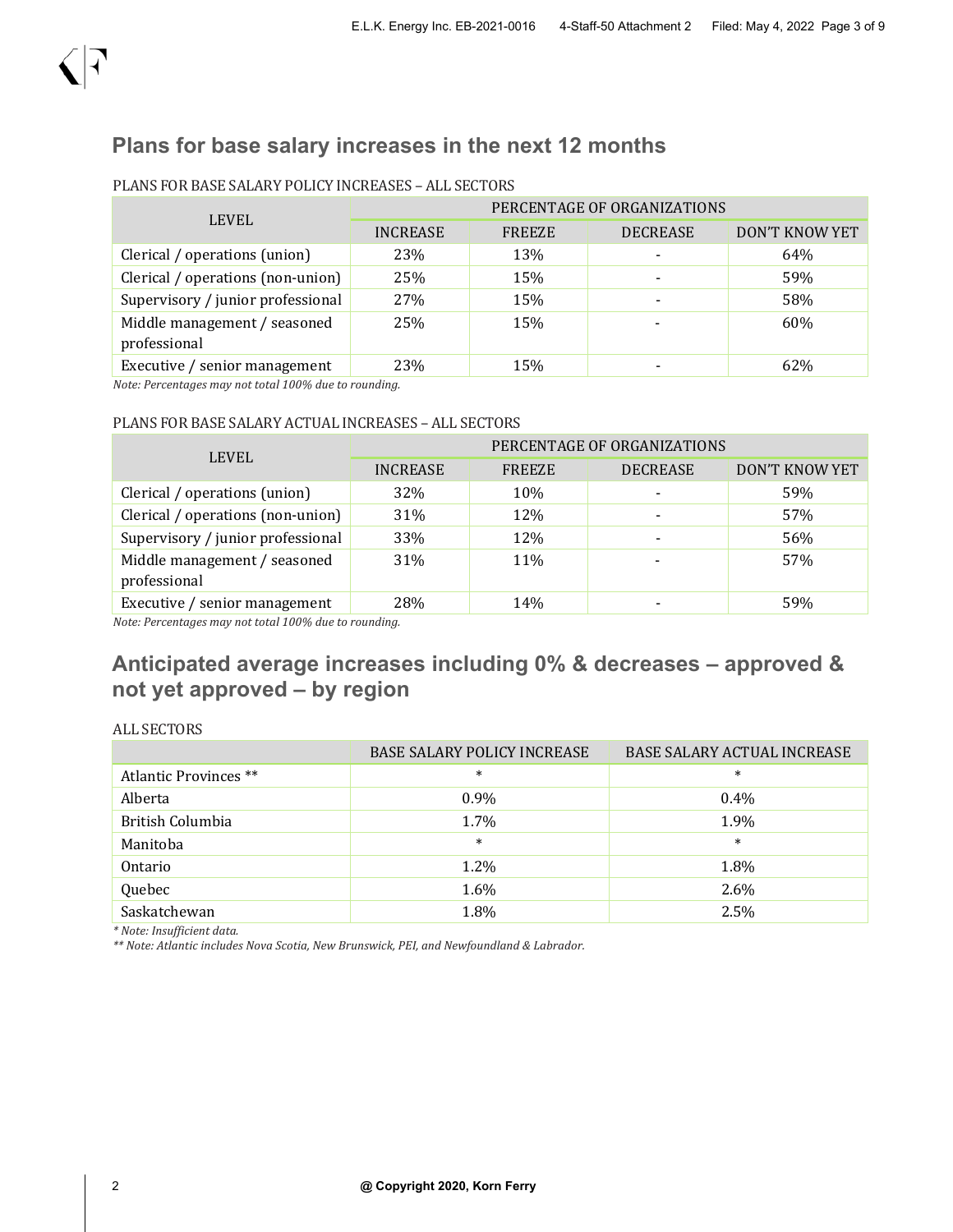## **Anticipated average increases – by sector**

### ALL SECTORS

|                                              | <b>BASE SALARY POLICY</b>                |                 |                                          |                 | <b>BASE SALARY ACTUAL</b>                |                 |                                          |          |
|----------------------------------------------|------------------------------------------|-----------------|------------------------------------------|-----------------|------------------------------------------|-----------------|------------------------------------------|----------|
| <b>LEVEL</b>                                 | INCLUDING 0%                             |                 | EXCLUDING 0%                             |                 | INCLUDING 0\%                            |                 | <b>EXCLUDING 0%</b>                      |          |
|                                              | <b>APPROVED</b><br>& NOT YET<br>APPROVED | <b>APPROVED</b> | <b>APPROVED</b><br>& NOT YET<br>APPROVED | <b>APPROVED</b> | <b>APPROVED</b><br>& NOT YET<br>APPROVED | <b>APPROVED</b> | <b>APPROVED</b><br>& NOT YET<br>APPROVED | APPROVED |
| Clerical / operations (union)                | 1.1%                                     | 1.3%            | 1.7%                                     | 1.8%            | 1.8%                                     | 1.8%            | 2.3%                                     | 2.5%     |
| Clerical / operations (non-union)            | 1.2%                                     | 1.6%            | 2.0%                                     | 2.0%            | 1.8%                                     | 1.9%            | 2.5%                                     | 2.5%     |
| Supervisory / junior professional            | 1.2%                                     | 1.6%            | 1.9%                                     | 1.9%            | 1.8%                                     | 1.9%            | 2.5%                                     | 2.7%     |
| Middle management / seasoned<br>professional | $1.2\%$                                  | 1.6%            | 1.9%                                     | 2.0%            | 1.8%                                     | 1.9%            | 2.5%                                     | 2.6%     |
| Executive / senior management                | 1.2%                                     | 1.6%            | 2.0%                                     | 2.1%            | 1.7%                                     | 1.7%            | 2.5%                                     | 2.7%     |
| Overall average                              | 1.2%                                     | 1.6%            | 1.9%                                     | 1.9%            | 1.8%                                     | 1.8%            | 2.4%                                     | 2.5%     |

### INDUSTRIAL SECTOR

|                                              | <b>BASE SALARY POLICY</b>         |                 |                                          |                 | <b>BASE SALARY ACTUAL</b>                |          |                                          |                 |
|----------------------------------------------|-----------------------------------|-----------------|------------------------------------------|-----------------|------------------------------------------|----------|------------------------------------------|-----------------|
| <b>LEVEL</b>                                 | INCLUDING 0\%                     |                 | <b>EXCLUDING 0%</b>                      |                 | <b>INCLUDING 0%</b>                      |          | <b>EXCLUDING 0%</b>                      |                 |
|                                              | APPROVED<br>& NOT YET<br>APPROVED | <b>APPROVED</b> | <b>APPROVED</b><br>& NOT YET<br>APPROVED | <b>APPROVED</b> | APPROVED<br>& NOT YET<br><b>APPROVED</b> | APPROVED | <b>APPROVED</b><br>& NOT YET<br>APPROVED | <b>APPROVED</b> |
| Clerical / operations (union)                | 1.2%                              | 1.4%            | 1.8%                                     | 1.9%            | 2.0%                                     | $2.1\%$  | 2.4%                                     | 2.8%            |
| Clerical / operations (non-union)            | 1.0%                              | 1.5%            | $2.0\%$                                  | 2.2%            | 1.7%                                     | 1.9%     | 2.5%                                     | 2.6%            |
| Supervisory / junior professional            | 1.1%                              | 1.6%            | 1.9%                                     | 2.0%            | 1.8%                                     | $2.2\%$  | 2.6%                                     | 2.9%            |
| Middle management / seasoned<br>professional | $1.0\%$                           | 1.5%            | $2.0\%$                                  | 1.9%            | 1.7%                                     | $2.1\%$  | 2.5%                                     | 2.6%            |
| Executive / senior management                | 1.1%                              | 1.6%            | 2.1%                                     | 2.1%            | 1.7%                                     | 1.8%     | 2.6%                                     | 2.8%            |
| Overall average                              | 1.1%                              | 1.6%            | $2.0\%$                                  | 2.0%            | 1.7%                                     | 1.9%     | 2.5%                                     | 2.6%            |

### FINANCIAL SECTOR

|                                              | <b>BASE SALARY POLICY</b>                       |                 |                                          |                 | <b>BASE SALARY ACTUAL</b>                |          |                                   |                 |
|----------------------------------------------|-------------------------------------------------|-----------------|------------------------------------------|-----------------|------------------------------------------|----------|-----------------------------------|-----------------|
| <b>LEVEL</b>                                 | INCLUDING 0%                                    |                 | EXCLUDING 0\%                            |                 | INCLUDING 0%                             |          | <b>EXCLUDING 0%</b>               |                 |
|                                              | <b>APPROVED</b><br>& NOT YET<br><b>APPROVED</b> | <b>APPROVED</b> | APPROVED<br>& NOT YET<br><b>APPROVED</b> | <b>APPROVED</b> | <b>APPROVED</b><br>& NOT YET<br>APPROVED | APPROVED | APPROVED<br>& NOT YET<br>APPROVED | <b>APPROVED</b> |
| Clerical / operations (union)                | $0.7\%$                                         | 1.0%            | $2.2\%$                                  | 2.5%            | 0.9%                                     | 1.2%     | 2.1%                              | 2.3%            |
| Clerical / operations (non-union)            | 1.8%                                            | 1.7%            | $2.1\%$                                  | 2.1%            | 2.1%                                     | 2.2%     | 2.4%                              | 3.3%            |
| Supervisory / junior professional            | 1.8%                                            | 1.7%            | 2.1%                                     | 2.1%            | 2.1%                                     | 2.2%     | 2.4%                              | 3.3%            |
| Middle management / seasoned<br>professional | 1.8%                                            | 1.7%            | $2.1\%$                                  | 2.1%            | 2.1%                                     | 2.2%     | 2.4%                              | 3.3%            |
| Executive / senior management                | $1.6\%$                                         | 1.7%            | $2.1\%$                                  | $2.1\%$         | 2.0%                                     | $2.2\%$  | 2.4%                              | 3.3%            |
| Overall average                              | 1.8%                                            | 1.7%            | 2.1%                                     | 2.1%            | 2.1%                                     | 2.2%     | 2.4%                              | 3.3%            |

*\* Note: Insufficient data.*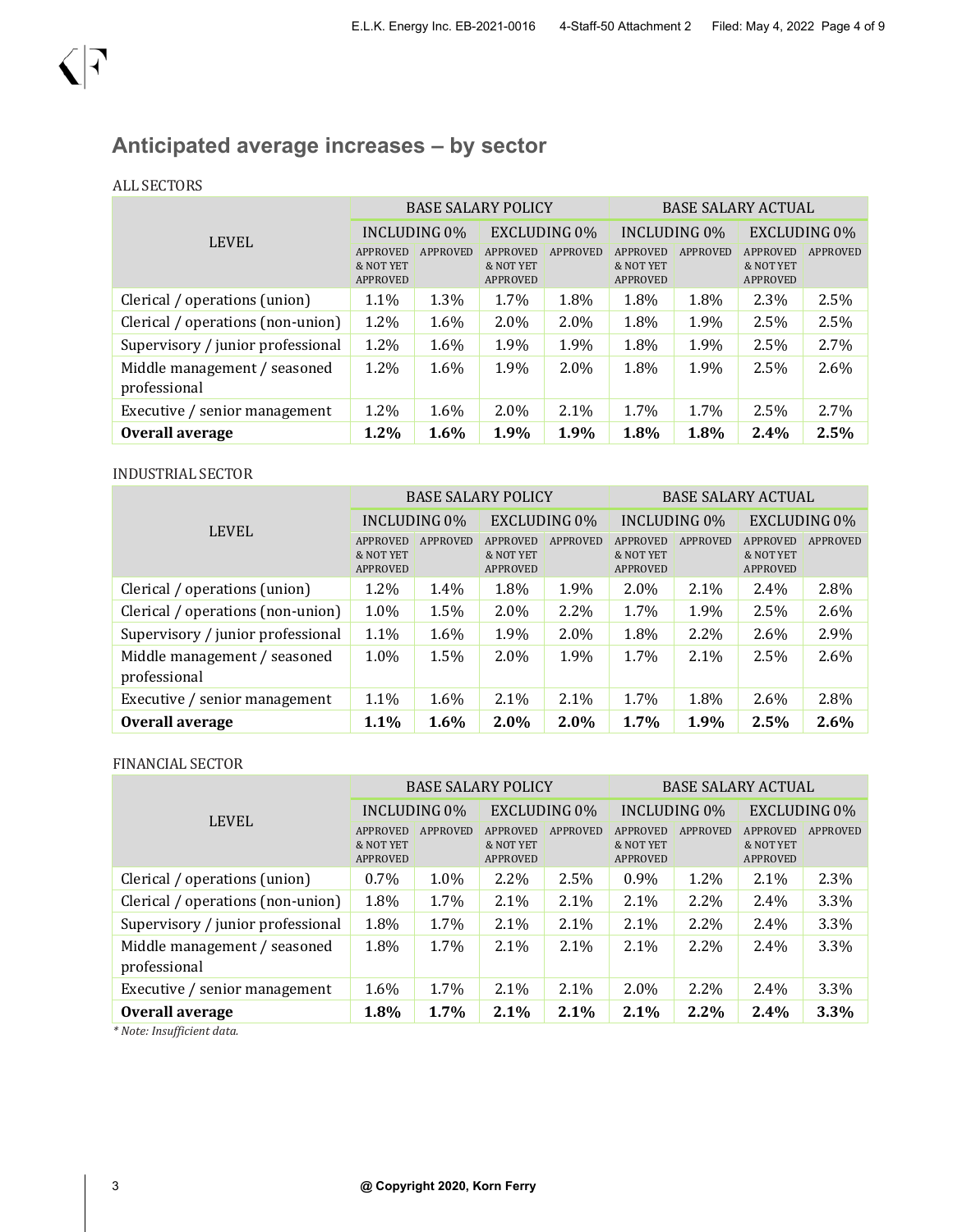|                                              | <b>BASE SALARY POLICY</b>                |                 |                                          |                 | <b>BASE SALARY ACTUAL</b>                |                 |                                                 |                 |
|----------------------------------------------|------------------------------------------|-----------------|------------------------------------------|-----------------|------------------------------------------|-----------------|-------------------------------------------------|-----------------|
| <b>LEVEL</b>                                 | <b>INCLUDING 0%</b>                      |                 | <b>EXCLUDING 0%</b>                      |                 | <b>INCLUDING 0%</b>                      |                 | <b>EXCLUDING 0%</b>                             |                 |
|                                              | <b>APPROVED</b><br>& NOT YET<br>APPROVED | <b>APPROVED</b> | <b>APPROVED</b><br>& NOT YET<br>APPROVED | <b>APPROVED</b> | <b>APPROVED</b><br>& NOT YET<br>APPROVED | <b>APPROVED</b> | <b>APPROVED</b><br>& NOT YET<br><b>APPROVED</b> | <b>APPROVED</b> |
| Clerical / operations (union)                | 1.0%                                     | 1.1%            | 1.6%                                     | 1.7%            | 1.6%                                     | 1.7%            | 2.3%                                            | 2.4%            |
| Clerical / operations (non-union)            | 1.1%                                     | 1.5%            | $2.0\%$                                  | 2.0%            | 1.6%                                     | 1.7%            | 2.4%                                            | 2.4%            |
| Supervisory / junior professional            | 1.2%                                     | 1.6%            | 2.0%                                     | 2.1%            | 1.6%                                     | 1.8%            | 2.5%                                            | 2.5%            |
| Middle management / seasoned<br>professional | 1.1%                                     | 1.5%            | $2.0\%$                                  | $2.2\%$         | $1.6\%$                                  | 1.6%            | 2.4%                                            | 2.3%            |
| Executive / senior management                | 1.1%                                     | 1.5%            | 2.1%                                     | 2.2%            | 1.5%                                     | 1.4%            | 2.4%                                            | 2.5%            |
| Overall average                              | $1.2\%$                                  | 1.6%            | $2.0\%$                                  | 2.1%            | 1.6%                                     | 1.7%            | 2.4%                                            | 2.3%            |

#### BROADER PUBLIC SECTOR

### **Participant list – all organizations (n=283)**

Aviso Wealth

3M Canada Company Advance Auto Parts Inc. Affinity Credit Union The Agency for Co-operative Housing AGF Trust Company Agnico-Eagle Mines Limited Air Products & Chemicals Alamos Gold Inc. Alberta Securities Commission The Alberta Teachers' Association Alberta-Pacific Forest Industries Inc. Alectra Inc. Allnex Canada Inc. American Eagle Outfitters Inc. Apotex Inc. ArcelorMittal - Baffinland Iron Mines Corporation ArcelorMittal Mines Canada Archer Daniels Midland Argonaut Gold Inc. Ashland Inc. - Valvoline Assuris Astellas Pharma Canada Inc. AstraZeneca Canada Inc. ATB Financial Atlantic Gold Corporation Atlantic Lottery Corporation Atlantic Packaging Products Ltd. Atuqtuarvik Corporation Autorité des Marchés Financiers du Québec Avis Budget Group, Inc.

B2Gold Corp. Barrick Gold Corporation BC Healthy Communities BigSteelBox Corporation Bluewater Power Distribution Corporation BMO Financial Group Boehringer Ingelheim (Canada) Ltd. Bridgehouse Asset Managers Bristol-Myers Squibb Canada Co. British Columbia Lottery Corporation British Columbia Safety Authority Brookfield Global Relocation Services Burlington Hydro Inc. Business Development Bank of Canada Calgary Board of Education Calgary Public Library Canada Deposit Insurance Corporation Canada Mortgage and Housing Corporation Canadian Bankers Association Canadian Centre on Substance Abuse Canadian Credit Union Association The Canadian Institute Of Chartered Business Valuators Canadian Medical Association Canadian Tourism Commission Canadian Western Bank Canpotex Limited Cape Breton University Capgemini Canada

Capstone Mining Corp. Carter's Canada Caterpillar Celero Solutions Centerra Gold Inc. Central 1 Credit Union Centre Street Church Chico's FAS Inc. Christie Digital Systems Inc. CIBC CIBC Mellon City of Calgary City of Kelowna City of Mount Pearl City of Saint John CKF Inc. Coast Capital Savings Credit Union Coastal Community Credit Union College of Dental Hygienists of Ontario College of Kinesiologists of Ontario Columbia Basin Trust Community Trust Company Concentra Bank Conexus Credit Union Connor, Clark & Lunn Financial Group CPA Alberta Credit Union Central Alberta Limited Credit Union Deposit Guarantee Corporation - Saskatchewan CRH Canada Group Inc. CSA Group Deere & Company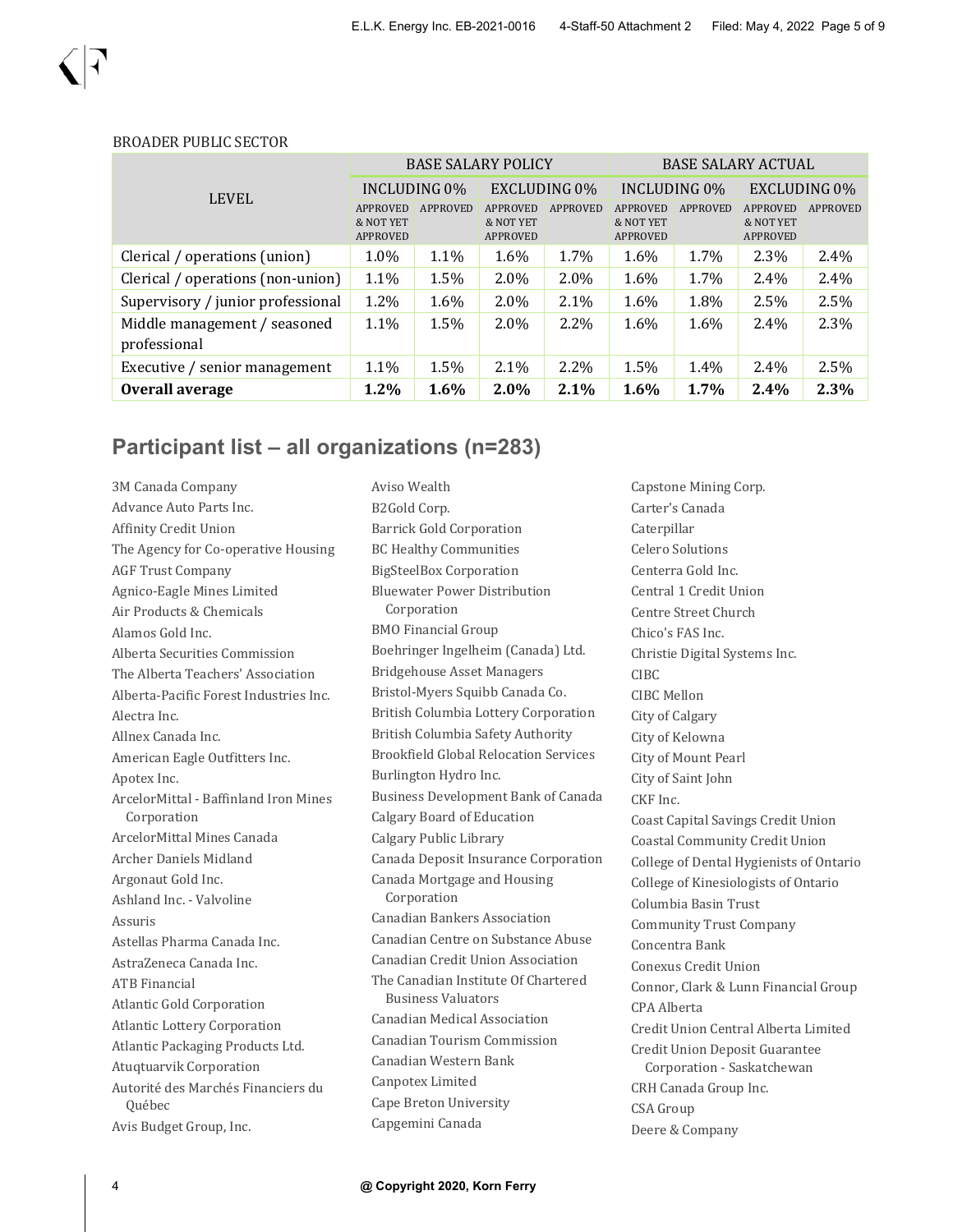Domtar Inc. Dyno Nobel Canada Inc. E.L.K. Energy Inc. Eaton Corporation The Economical Insurance Group Edgewell Personal Care EDP Renewables Canada Ltd. Energy+ Inc. Entegrus Inc. EnWin Utilities Ltd. EPCOR Utilities Inc. ESC Corporate Services Ltd. Essex Power Corporation Evonik Degussa Canada Inc. Farm Credit Canada Federated Cooperatives Ltd. Fédération des caisses Desjardins du Québec Ferrero Canada Limited Industrial Division Festival Hydro Inc. First Majestic Silver Corp. First Nations Bank of Canada Fort Frances Power Corporation Fortis Inc. FortisBC Energy Inc. FortisBC Inc. Gap (Canada) Inc. General Kinetics Engineering Corporation Gentherm Gerdau Long Steel North America GlaxoSmithKline Inc. Glencore Canada Corporation - Nickel Glencore Canada Corporation - Zinc Goldcorp Inc. Gore Mutual Insurance Company Government of Nunavut Government of Ontario Greater Essex County District School Board Greater Sudbury Hydro Inc. Grimsby Power Incorporated H&M Canada Hadrian Manufacturing Inc. Halifax Port Authority Halifax Regional Municipality Halifax Regional Water Commission Henry Schein Canada

Holt Renfrew Home Hardware Stores Limited Home Trust Company House of Commons HudBay Minerals Inc. Huntsman Polyurethanes Hydro Ottawa Limited IAMGOLD Corporation Independent Electricity System Operator Information Services Corporation Innophos Canada Inc. InnPower Corporation Insurance Corporation of British Columbia Interior Savings Credit Union International Financial Data Services (Canada) Investors Group Inc. Kellogg Canada Inc. Kimberly-Clark Kinross Gold Corporation Kitchener-Wilmot Hydro Inc. L Brands Lafarge Canada Inc. Lake Shore Gold Corp. Lakeland Power Distribution Ltd. Lantic Inc. Laurentian Bank of Canada LifeLabs London Hydro LoyaltyOne Inc. Lundin Mining Corporation Luxottica Group LVMH Moet Hennessy Louis Vuitton - Christian Dior LVMH Moet Hennessy Louis Vuitton - LVMH Watch & Jewellery LYONDELLBASELL Mackenzie Financial Corporation MCAP Group of Companies The Mearie Group Meridian Credit Union Methanex Corporation Metrolinx Mexichem Fluor Canada Inc. Milton Hydro Distribution Inc. Mine Canadian Malartic Ministry of Foreign Affairs & Trade

Montship Inc. The Mosaic Company Mountain Province Diamonds Inc. Municipal Property Assessment Corporation Municipality of Port Hope National Bank Financial Group NB Power Holding Corporation New Gold Inc Newfoundland and Labrador Hydro Newmarket-Tay Power Distribution Ltd. Niagara Peninsula Energy Inc. Nike Canada - Outlet North American Palladium Ltd. North Bay Hydro Distribution Limited North Shore Credit Union (BlueShore) Northern Ontario Wires Inc. Ontario College of Teachers Ontario Lottery and Gaming Corporation Ontario Medical Association Ontario Teachers Insurance Plan Orangeville Hydro Limited Orica Ltd Oshawa PUC Networks Inc. Pandora PARC Retirement Living Pet Valu Canada Inc. Peterborough Utilities Group PetSmart, Inc. Philip Morris International Pinnacle Renewable Energy Inc. Pretium Resources Inc. PUC Services Inc. Purdue Pharma Queen's University RBC Real Estate Council of Alberta Real Estate Council of Ontario Red Deer College Red River College Regional District of Central Okanagan Richemont International Rio Tinto Alcan Riversdale Resources Limited Royal Canadian Mint Samuel, Son & Co., Limited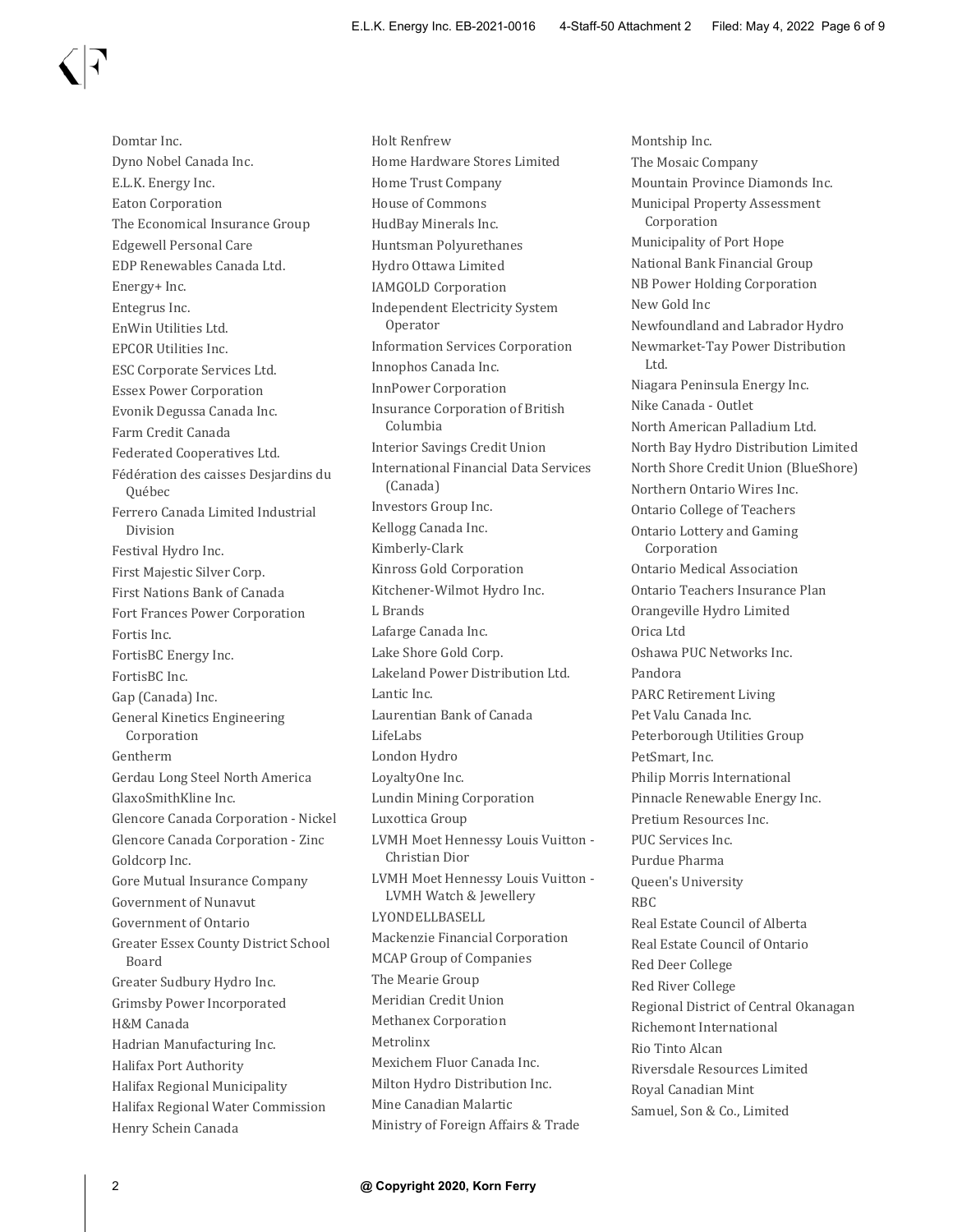Saskatchewan Assessment Management Agency Saskatchewan Government Insurance Saskatchewan Health Authority Saskatchewan Workers' Compensation Board SaskTel Scotiabank SEMAFO inc. Servus Credit Union Ltd. Sherritt International Corporation Shore Gold Inc. Simon Fraser University Sioux Lookout Hydro SMS Equipment Inc. Sofina Foods Inc. Solvay Canada Sonoco Canada Corporation Staples Business Depot Stillwater Mining Company Strathcona County Sun Life Financial Canada Synergy Credit Union Tarion Warranty Corporation TD Bank Group Teck Resources Limited Thunder Bay District Health Unit Thunder Bay Hydro Electricity Distribution Inc. Tiger Calcium Services Inc. Tolko Industries Ltd. Torex Gold Resources Inc. Total Canada Inc. Township of Stratford Toyota Motor Manufacturing Canada Inc. Travel Alberta Treasury Board of Canada Secretariat Trevali Mining Corporation Trilogy Metals Inc. TVOntario Under Armor Canada UNI Financial Cooperation uniPHARM Wholesale Drugs Ltd. The United Church of Canada Université d'Ottawa Universities Canada University of Alberta University of Regina

Utilities Kingston Vale Canada Limited Vancity Savings Credit Union Vanguard Investments Canada Inc. Veridian Corporation Walmart Stores, Inc. Wasaga Distribution Inc. Waterloo North Hydro WD-40 Company Welland Hydro-Electric System Corp. Westario Power Inc. Yamana Gold Inc. YMCA Canada Zumiez Inc..